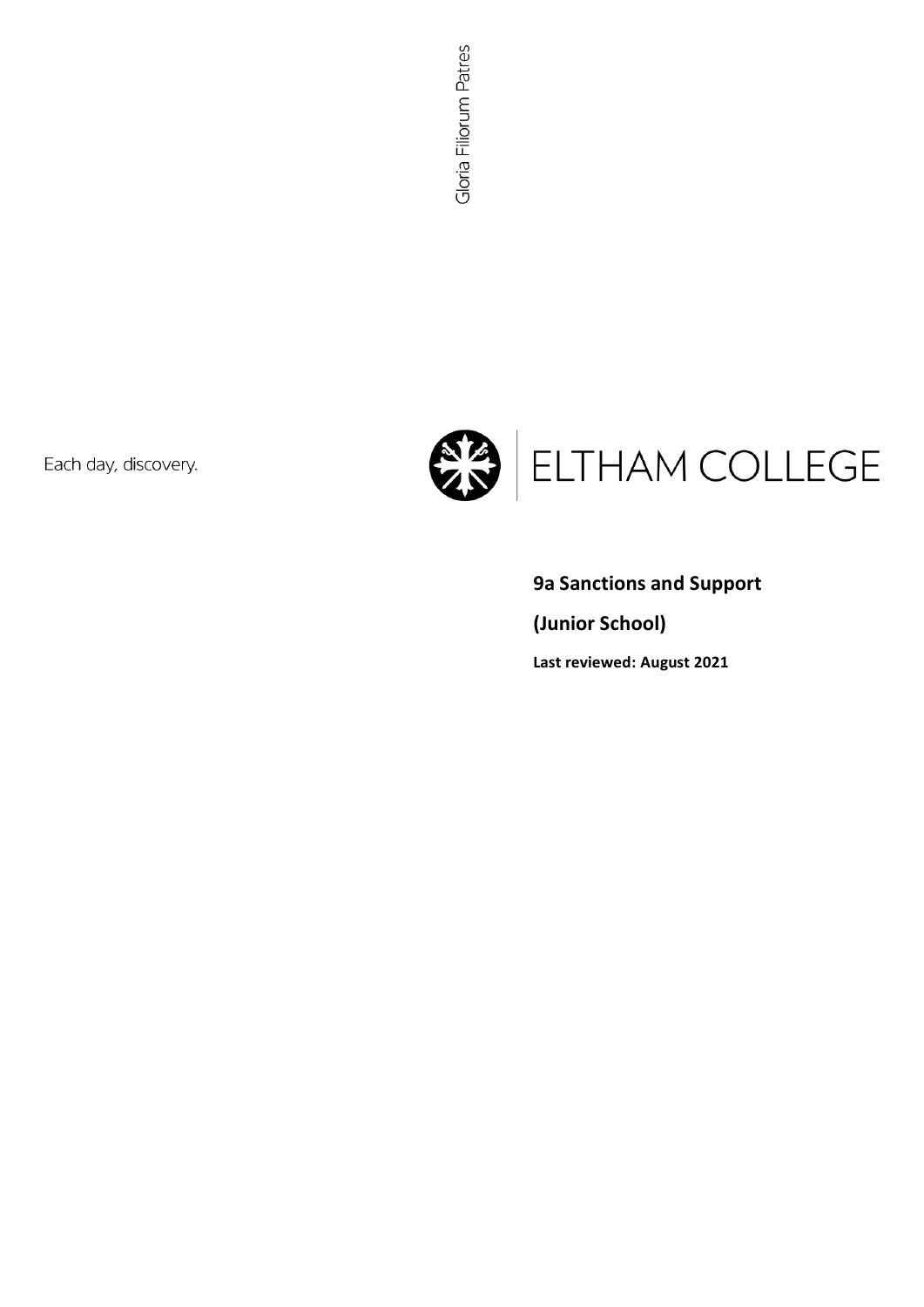

## **Version Control Information**

| Reason For Amendment | Name              | Date             | Main changes                                                  |
|----------------------|-------------------|------------------|---------------------------------------------------------------|
| <b>Annual Review</b> |                   | August<br>2016   |                                                               |
| <b>Annual Review</b> | <b>HR Manager</b> | August<br>2017   | Checked for staffing changes                                  |
| Update               | Vikki Meier       | February<br>2018 | Checked for conditional language                              |
| Update               | Vikki Meier       | March<br>2019    | Updated to reflect shift to digital<br>data management system |
| Update               | Vikki Meier       | May 2020         | Review and minor updates to<br>language                       |
| Update               | Andrew<br>Taylor  | August<br>2021   | Review and minor updates                                      |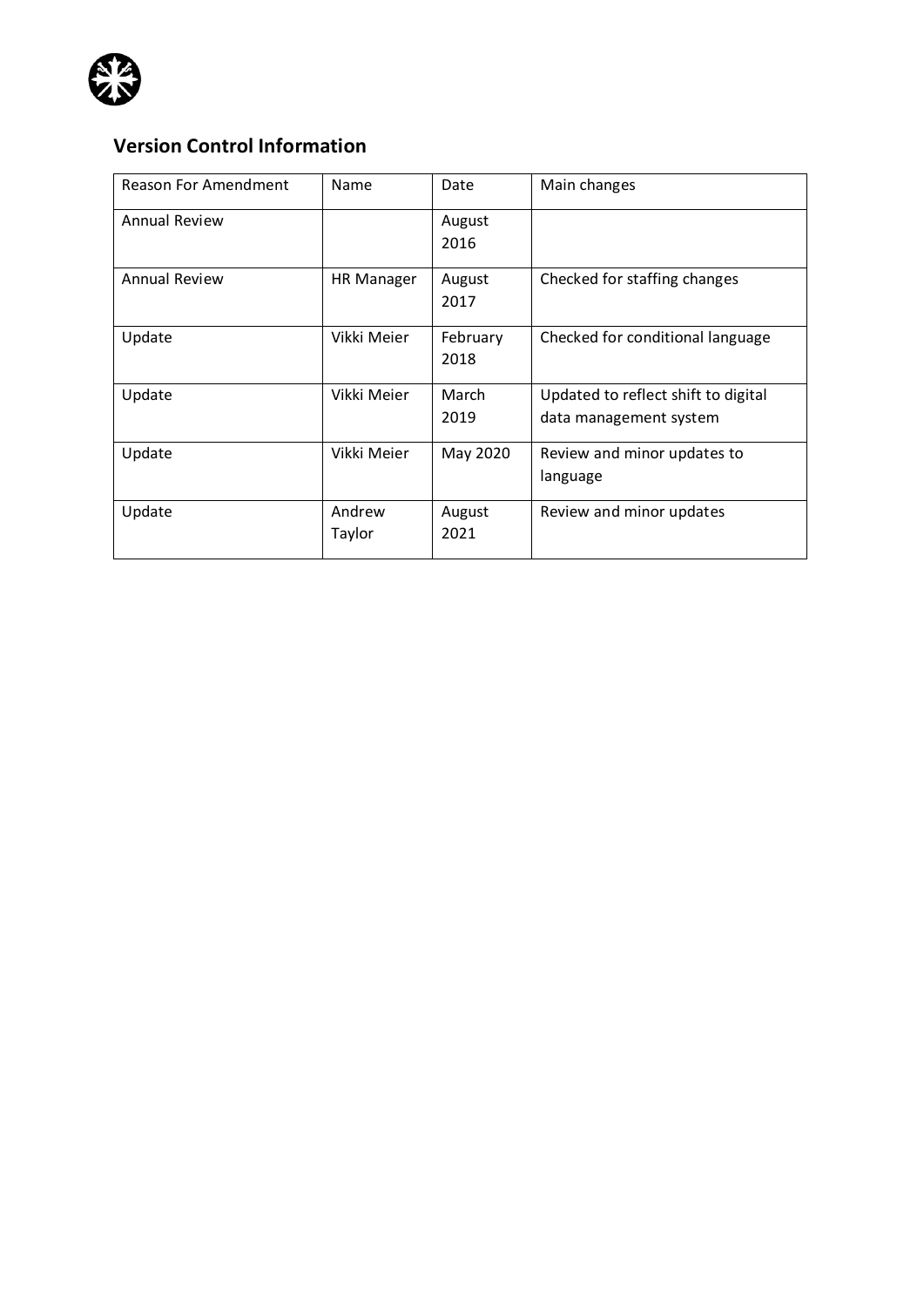

### **1 Aims of this Policy**

- To provide a caring and supportive environment in which pupils distinguish right from wrong;
- To develop a positive climate, based on care, courtesy and consideration for others, for the whole school;
- To provide an atmosphere in which pupils learn well and teachers teach effectively;
- To promote good relationships throughout the school, both between adults and pupils and between pupils;
- To develop respect for school and personal property;
- To encourage pupils to use their initiative and accept responsibility for their behaviour and progress;
- To show pupils that their work and good behaviour is valued, and to maintain high expectations;
- To ensure a consistent approach to rewards and sanctions so that pupils feel that the systems are fair;

### **2 Pupil Contracts**

To support a pupil receiving a fixed term exclusion and who would thereby be at risk of permanent exclusion if he/she were to commit another breach of the Code of Conduct, the pupil will sign a Pupil Contract in which he/she will agree to a number of targets for the improvement of his/her behaviour and/or academic performance. As part of this support he/she will also meet weekly with their Head of Section and may be encouraged to seek counselling support where appropriate.

### **3 Academic Support Strategy**

This will include one or more of the following:

- A daily Work Report;
- One-to-one sessions with subject teachers;
- Referral to Learning Support or involvement in Booster Groups;
- Regular check-in meetings with the Head of Section

### **4 Pastoral Support Strategy**

This will include one or more of the following:

- A daily Behavioural Report;
- Close monitoring by the Tutor or Head of Year/Section;
- Referral to the Chaplaincy or support with accessing external counselling support. This may be particularly helpful where anger management is an issue, or where relationships between students, or a student and staff are a problem;
- Referral to an appropriate outside agency;
- A Pastoral Support Plan and/or Contract for students who are at risk of exclusions, or whose behaviour is deteriorating rapidly.